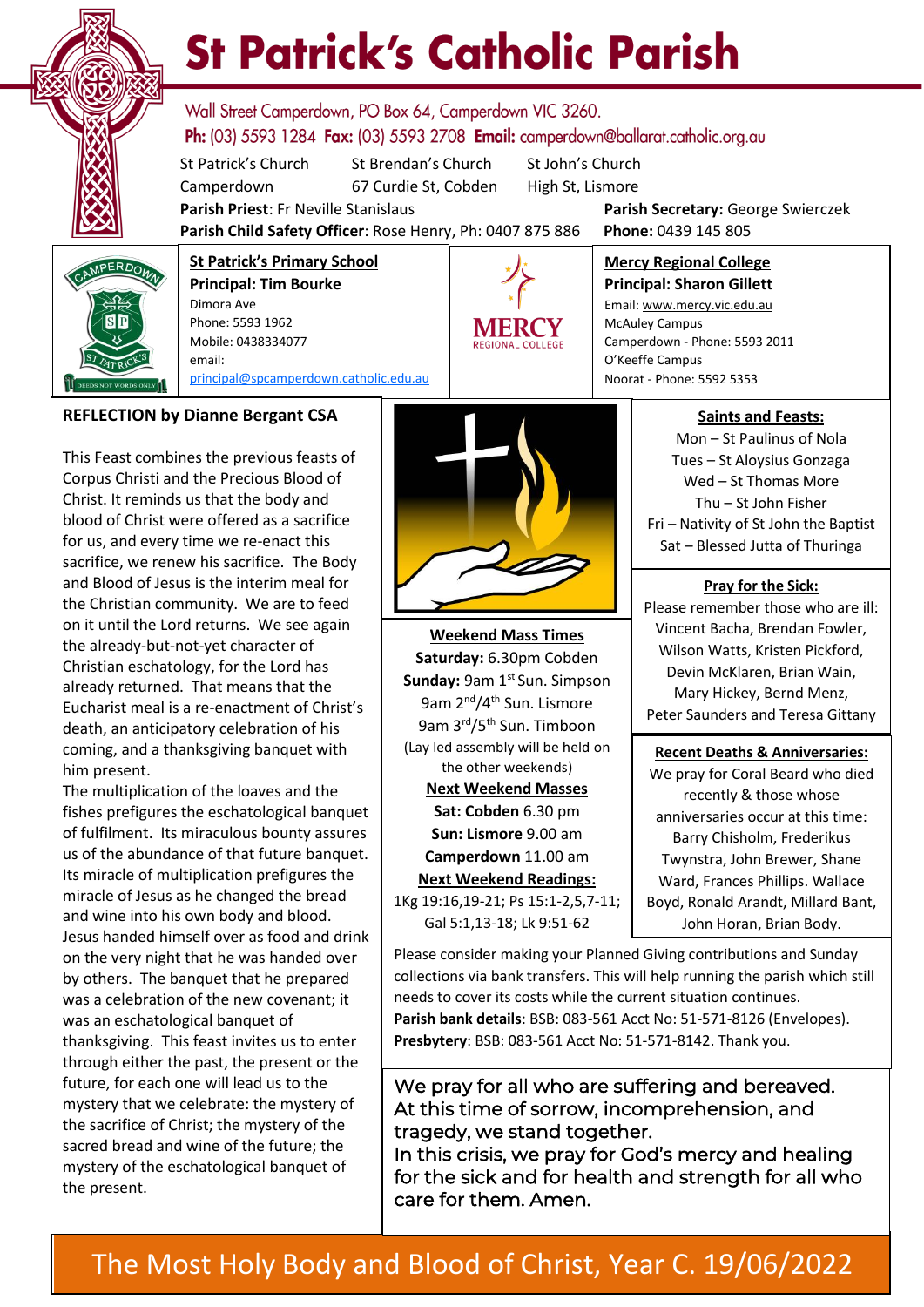**Novel coronavirus (COVID-19):** Checking-in is no longer required. Face masks are no longer required in most indoor settings, but they are still recommended. Carry a mask when leaving home. They are strongly recommended if you have any COVID-19 symptoms and are with people who may be vulnerable to COVID-19. **Vinnies Winter Appeal:** Thank you parishioners for joining us on the journey of the Winter Appeal. A special collection will be taken at Masses next weekend. Else, donate online through: donate.vinnies.org.au/winterwarmth?

# **Refugee Week: June 19-25, 2022**

You are invited to join the Australian Catholic Migrant and Refugee Office and the Office for Justice, Ecology and Peace for an online prayer service on World Refugee Day. Registration to attend the prayer service, which will be broadcast live on June 20 at 6.00pm (AEST) is now open. The two Offices have also combined to produce resources to encourage the celebration of Refugee Week 19-25 June. Register for the online prayer service at <https://bit.ly/RefugeeWeek2022Prayers>

**Annual Collection for the Pope**: June 25-26 or July 2-3. The annual collection for the Holy Father is taken up throughout the world on the weekend near the Feast of Ss Peter & Paul (June 29). Depending on your local circumstances, this could be on the weekend of June 25-26 or July 2-3. Letter from Bishop Paul attached. **Celebrating Clergy Jubilees of Ordination**

Mass to acknowledge priests celebrating a Jubilee of Ordination to the Priesthood this year will be held on Tuesday, June 21, 2022 at St Patrick's Cathedral, Ballarat at 5.15pm. Bishop Paul will be the main celebrant and con-celebrants will be priests of the diocese. All are welcome to attend. You are invited to join the Choir for this Mass, which will be downstairs. Practice prior to Mass at 4.30pm.

# **Plenary Council conversations around the diocese**

Leading up to the second Assembly of the Plenary Council (July 3 -9), there will be an opportunity to gather for a conversation around the diocese with the diocesan members to encourage and affirm their participation in the Council. The Motions Framework document has been published and is available from the diocesan website [https://www.ballarat.catholic.org.au/wp-content/uploads/2022/06/Motions-Framework-31a-May-](https://www.ballarat.catholic.org.au/wp-content/uploads/2022/06/Motions-Framework-31a-May-2022.pdf)[2022.pdf](https://www.ballarat.catholic.org.au/wp-content/uploads/2022/06/Motions-Framework-31a-May-2022.pdf) and this will also be a focus for prayer and engagement. Details are:

**Mildura/Merbein/Red Cliffs** – June 16, 2022 OLSH Church, **Merbein** at 10.15am; Monaghan Centre, **Mildura** at 2.00pm; St Joseph's Church, **Red Cliffs** at 4.30pm. **Colac** – June 16, 2022 at 7.00pm in St Mary's Gathering Space (church precinct) – Bishop Paul Bird will be facilitating this meeting.

**Horsham** – June 22, 2022 at 7.00pm in the Parish Hall, Horsham

**Ballarat** – June 23, 2022 at 7.00pm in Mackillop/Glowrey Room, Cathedral Precinct. This session can be viewed on zoom [https://us02web.zoom.us/j/82242749637?pwd=MFFicENKZ3UzWFFkNzlFYXhMWU9uQT09.](https://us02web.zoom.us/j/82242749637?pwd=MFFicENKZ3UzWFFkNzlFYXhMWU9uQT09) Meeting ID: 822 4274 9637; Passcode: 448266. **Warrnambool** – June 29 at 7.00pm in the Parish Hall, Warrnambool. **World Meeting of Families: June 22-26, 2022:** The celebration of *Amoris Laetitia* Family Year will conclude on June 26, 2022. This will be the final day of the X World Meeting of Families in Rome from June 22-26, 2022. Official prayer for the X World Meeting of Families June 22-26, 2022:

# **Family Love: Vocation and Path to Holiness**

Heavenly Father,

We come before You to praise You and to thank You for the great gift of the family.

We pray to You for all families consecrated by the Sacrament of Matrimony.

May they rediscover each day the grace they have received,

and as small domestic Churches, may they know how to witness to Your presence

and to the love with which Christ loves the Church.

We pray to You for all families faced with difficulty and suffering

caused by illness or circumstances of which only You know.

Sustain them and make them aware of the path to holiness upon which You call them,

so that they might experience Your infinite mercy and find new ways to grow in love.

We pray to You for children and young people: may they encounter You and respond joyfully to the vocation You have in mind for them;

We pray for parents and grandparents: may they be aware

that they are signs of the fatherhood and motherhood of God

in caring for the children who, in body and spirit, You entrust to them;

and for the experience of fraternity that the family can give to the world.

Lord, grant that each family might live their specific vocation to holiness in the Church

We are a Child-safe, Welcoming and Environmentally-friendly Parish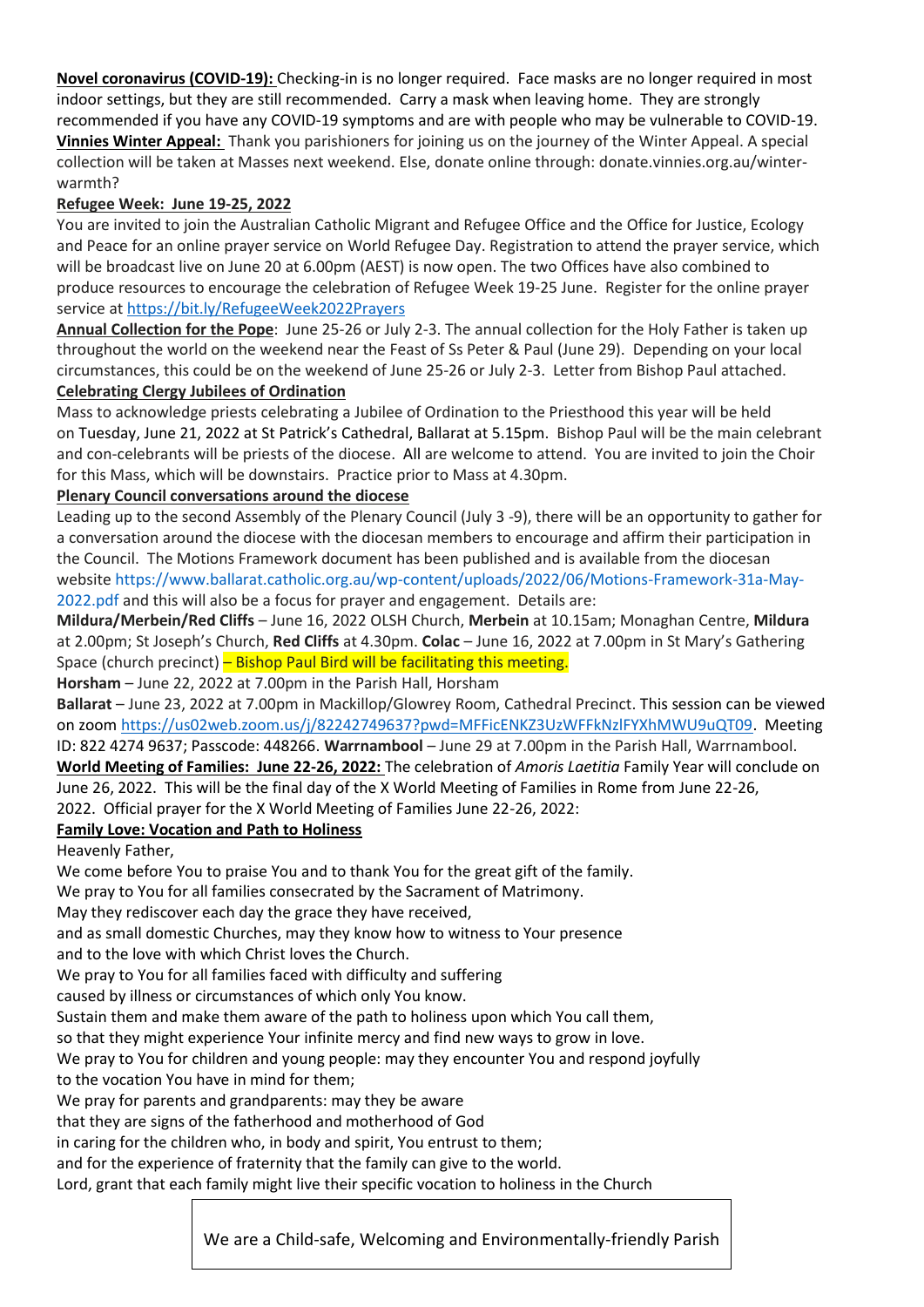as a call to become missionary disciples, in the service of life and peace, in communion with our priests, religious and all vocations in the Church. Bless the World Meeting of Families. Amen.

# **LITURGY OF THE WORD**

# **First Reading**: Gen 14:18-20

A reading from the book of Genesis

#### *Melchizedek brought bread and wine.*

Melchizedek king of Salem brought bread and wine; he was a priest of God Most High. He pronounced this blessing:

'Blessed be Abraham by God Most High, creator of heaven and earth, and blessed be God Most High for handing over your enemies to you.'

And Abraham gave him a tithe of everything.

The is the Word of the Lord. **All: Thanks be to God**.

# **Responsorial Psalm**: Ps 109:1-4. R. v.4

(R.) You are a priest for ever, in the line of Melchizedek.

- 1. The Lord's revelation to my Master: 'Sit on my right: I will put your foes beneath your feet.' (R.)
- 2. The Lord will send from Zion your sceptre of power: rule in the midst of all your foes. (R.)
- 3. A prince from the day of your birth on the holy mountains; from the womb before the daybreak I begot you.  $(R.)$
- 4. The Lord has sworn an oath he will not change. 'You are a priest for ever, a priest like Melchizedek of old.' (R.)

# **Second Reading: 1 Cor 11:23-26**

A reading from the first letter of St Paul to the Corinthians

*Every time you eat this bread and drink this cup, you are proclaiming the death of the Lord.*

This is what I received from the Lord, and in turn passed on to you: that on the same night that he was betrayed, the Lord Jesus took some bread, and thanked God for it and broke it, and he said, 'This is my body, which is for you; do this as a memorial of me.' In the same way he took the cup after supper, and said, 'This cup is the new covenant in my blood. Whenever you drink it, do this as a memorial of me.' Until the Lord comes, therefore, every time you eat this bread and drink this cup, you are proclaiming to his death.

The is the Word of the Lord. **All: Thanks be to God.**

# **Sequence**

Sing forth, O Zion

The sequence, *Sing forth, O Zion*, may be said or sung in full, or using the shorter form indicated by the asterisked verses.

\*Behold the bread of angels, sent For pilgrims in their banishment,

# The Most Holy Body and Blood of Christ, Year C. 19/06/2022